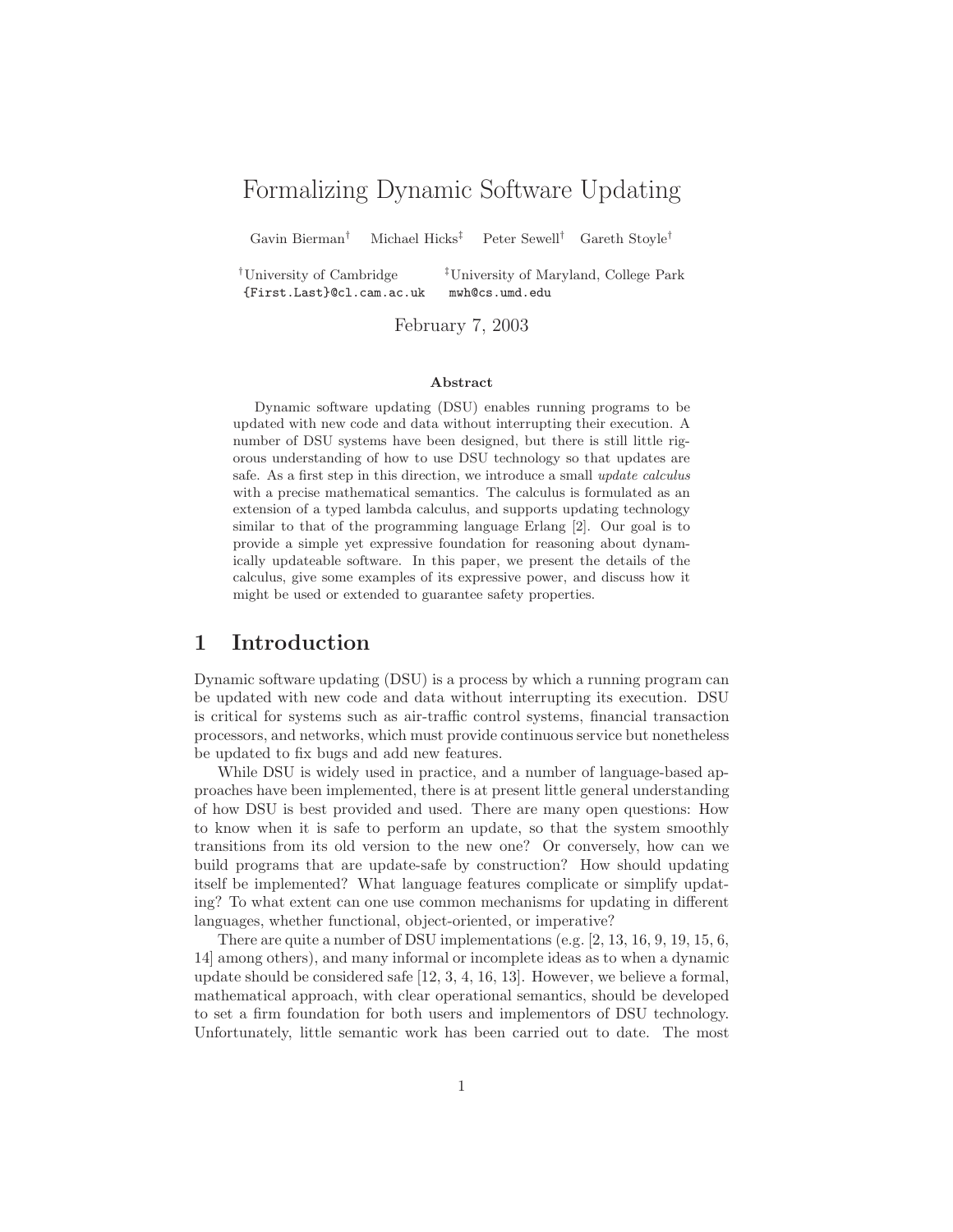substantial work is by Gupta [11, 12], who showed that we cannot prove, for an arbitrary program and an arbitrary update to it, that the update is *valid* in a  $particular sense - i.e. that it will eventually result in a reachable program state$ of the new code (we discuss validity and other desirable correctness properties of updates in Section 4).

Any analysis must therefore consider only particular programs or program structures, suggesting that a language-based formalism is needed. However, there are few formalized programming languages for modeling DSU or its aspects [20, 7], and these lack both simplicity and generality. Therefore, we believe that a simple formal system should be established with the goal of understanding the underlying foundations of update, for the purpose of understanding how to best build reliable updateable programs.

In this paper, we present a starting point for such a formal system with our *update calculus*. This is a model programming language with the following characteristics:

- 1. *Simplicity*. It straightforwardly extends the first-order simply-typed lambdacalculus with mutually-recursive modules and a primitive for updating them.
- 2. *Flexibility*. We allow any module in the system to be updated, including changes to the types of its definitions, as long as the resulting program is type-correct. Furthermore, the timing of an update can be controlled by the programmer, based on the insertion of an update primitive. Finally, the effects of an update can be controlled by using appropriate variable syntax. In combination, these features allow us to model a range of systems, from those that allow updating at any time in arbitrary (but type-correct) ways, to those that have timing and/or update-content restrictions (e.g. [10]).
- 3. *Practicality*. Our calculus is informed by our own implementation experience [13], and that of other DSU implementations, notably the one in Erlang [2]. We show how our calculus can be used to model a number of realistic situations and updating strategies.

In the next section we present the calculus. In the remainder of the paper, we show how it can be used to express various styles of update to a a server application (§3), discuss how it can be extended to prove safety properties of interest  $(\S4)$ , relate to prior work  $(\S5)$ , and conclude.

### **2 The update calculus**

In this section we introduce the update calculus as a simple formal model of dynamic update. We describe the syntax and semantics of the language, focusing on the key mechanisms that enable DSU. We defer presentation of detailed examples to the next section.

#### **2.1 Syntax**

Figure 1 shows the syntax of the language, which is basically a first-order, simply-typed, call-by-value lambda calculus with two extensions: (1) a simple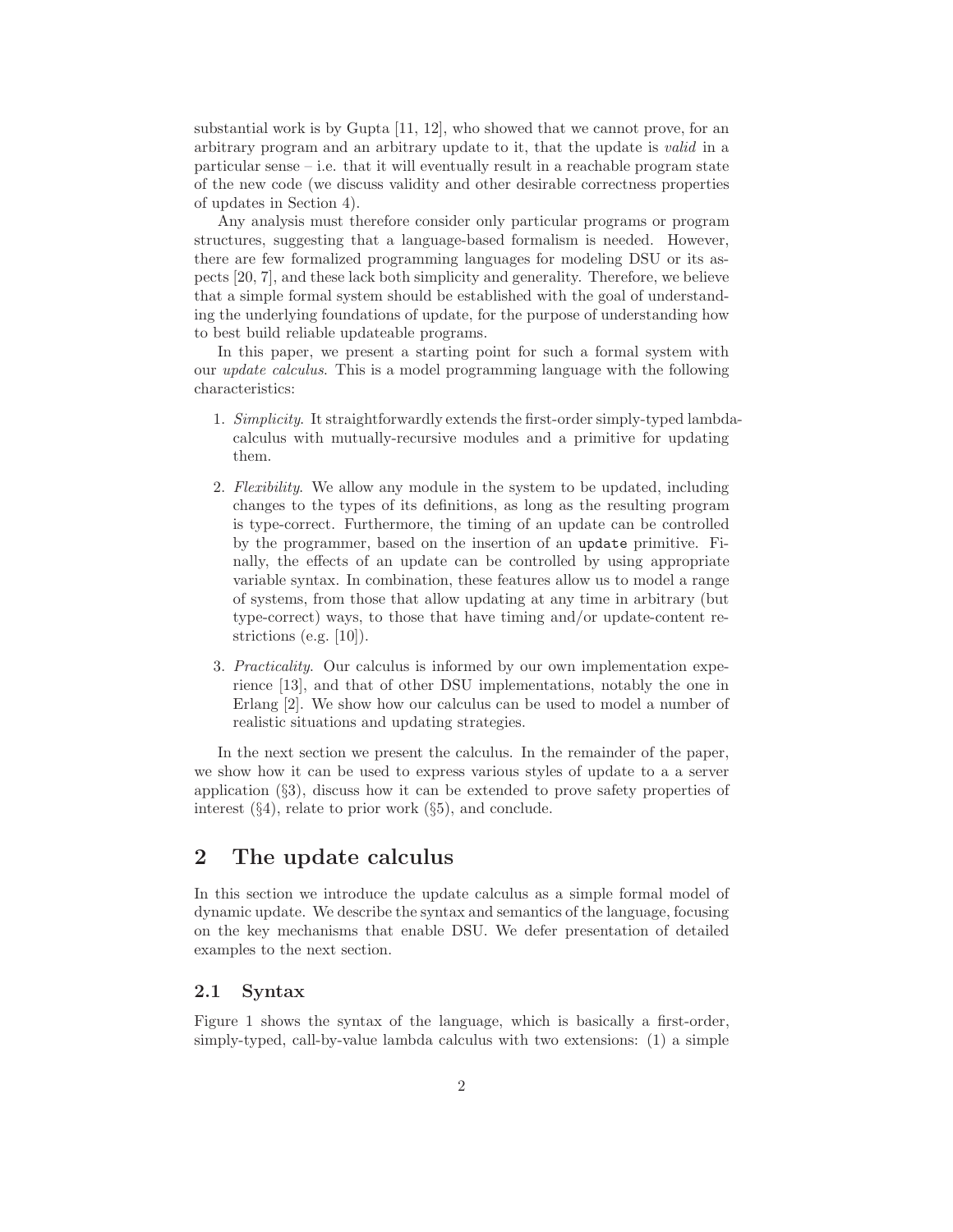| Natural numbers<br>Identifiers<br>Module names<br>Module component<br>identifiers<br>Versioned module names                                                                                                                                                                                               | $\boldsymbol{n}$<br>x, y<br>М<br>z, f<br>$M^n$ |              |                                                                                                                                                                                 |
|-----------------------------------------------------------------------------------------------------------------------------------------------------------------------------------------------------------------------------------------------------------------------------------------------------------|------------------------------------------------|--------------|---------------------------------------------------------------------------------------------------------------------------------------------------------------------------------|
| Simple types<br>Function types<br>All types<br>Module interfaces                                                                                                                                                                                                                                          | S                                              |              | $ ::= \int \mathsf{int}   \mathsf{unit}   S * S  $<br>$F$ ::= $S \rightarrow S$<br>$T \quad ::= \quad S \mid F$<br>$\sigma$ ::= $\{z_1: T_n, , z_n: T_n\}$                      |
| <b>Expressions</b><br>Values                                                                                                                                                                                                                                                                              | $\upsilon$                                     |              | e ::= $n   ()   (e, e')   \pi_r e \rvert (r = 1, 2)   \lambda x : S.e   e e$<br>  let $x:T = e$ in $e'   x   M.z   M^n.z  $ update<br>$ ::= n   ()   (v, v')   \lambda x : S.e$ |
| Module bodies<br>Module sets<br>Programs                                                                                                                                                                                                                                                                  | P                                              | $\mathbf{m}$ | $m$ ::= $\{z_1: T_1 = v_1  z_n: T_n = v_n\}$<br>$ms$ ::= {module $M_1^{n_1} = m_1,$ , module $M_k^{n_k} = m_k$ }<br>modules $ms$ in $e$                                         |
| Atomic expr. contexts<br>Expression contexts<br>Module contexts                                                                                                                                                                                                                                           | $E_2$                                          |              | $A_1$ ::= $(-, e)   (v, )   \pi_{r}   = e   (\lambda x : S e)$<br>1 let $x:T = \text{in } e$<br>$E_1$ ::= $ A_1 \cdot E_1 $<br>$ ::=$ modules $ms$ in $\Box$                    |
| We work up to alpha-conversion of expressions throughout, with x binding in $e$<br>in an expression $\lambda x: S.e$ and y binding in e' in an expression let $y: T = e$ in e'.<br>The $M_k^n$ of a module set and the $z_i$ of a module body do not bind, and so are<br>not subject to alpha-conversion. |                                                |              |                                                                                                                                                                                 |

Figure 1: Update calculus syntax

module system with novel variable lookup rules, and (2) an update primitive that allows loading a new version of a module during program execution. We restrict the language to first-order functions only as updating higher-order functions (in particular closures) introduces many complexities.

<sup>A</sup> *program P* consists of a mutually-recursive set ms of module declarations and an expression *e* to evaluate. Module declarations are of the form module  $M^n = m$ , where M is a module name, n is a version number, and m is a module body. (Note that the version superscript *n* is part of the abstract syntax of programs, while a subscript *k* on a module name—or a variable or expression for that matter—as in  $M_k^{n_k}$ , is used only to notate enumerations.)<br>Many different versions of the same module can coexist in a program, but each Many different versions of the same module can coexist in a program, but each pair of a module name and a version number is unique. In turn, a module body *m* is a collection of bindings of values for module component identifiers, written  $z: T = v.$ 

Expressions *e* are mostly standard, including pairs and pair projection  $\pi_r$ , function abstractions and applications, and let binders. To update a module with a new version, or insert a new module, we provide a primitive update, which will allow a module to be loaded into the program during execution. To allow staged transitions from old to new code, we allow flexible access to module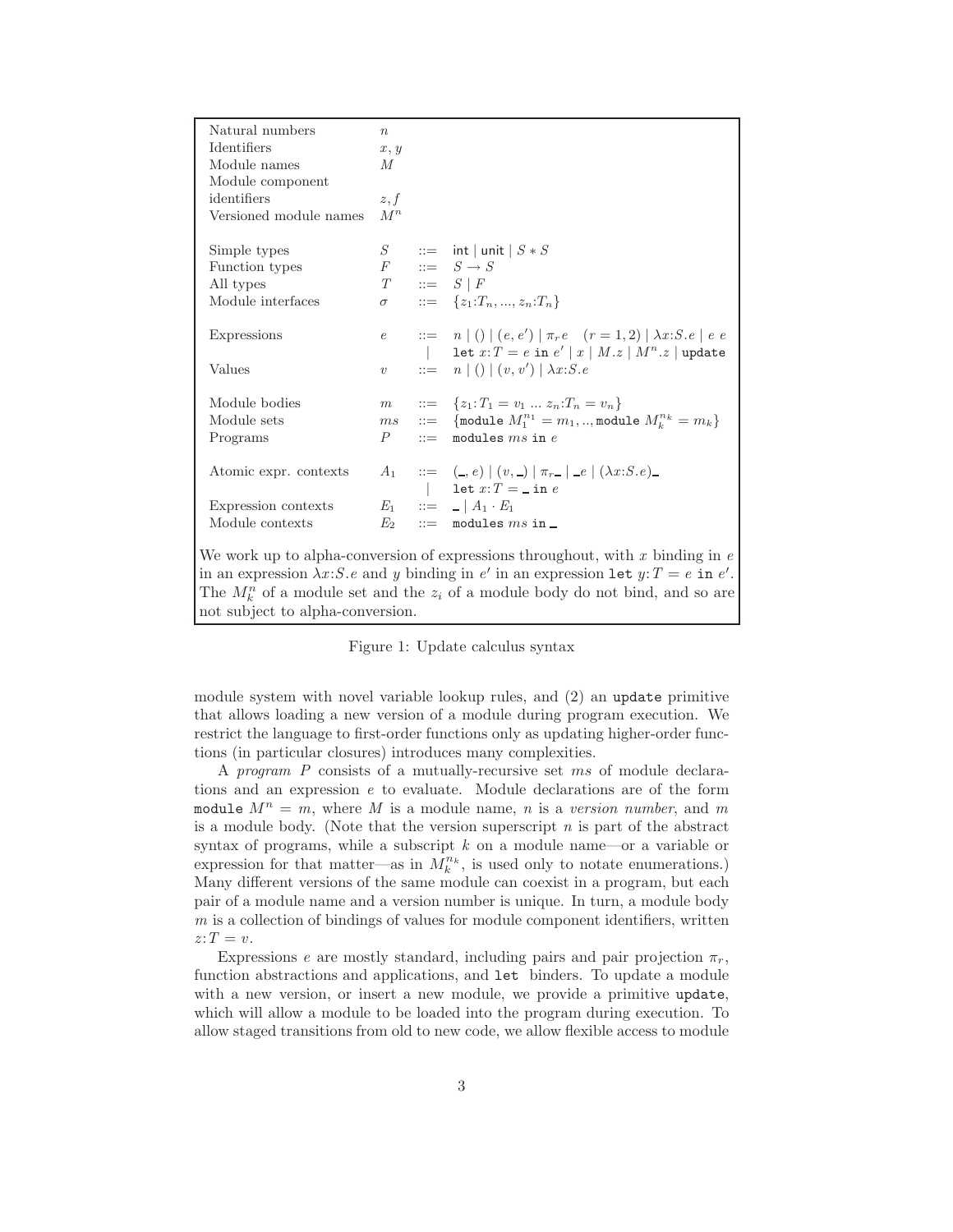$P \xrightarrow{M^n = m} P'$  (applying a module update to a program) (update)  $\emptyset$   $\vdash$  modules (*ms* ∪ {module  $M^n = m$ }) in  $E_1 \cdot () : S$  $n >$  maxversion $(M, ms)$ modules  $ms$  in  $E_1$  · update  $\xrightarrow{M^n=m}$ modules (ms ∪ {module M*<sup>n</sup>* = *m*}) in *E*<sup>1</sup> · ()  $P \longrightarrow P'$  (internal computation step of a program) (ver) modules  $ms$  in  $E_1 \cdot (M^n \cdot z) \longrightarrow$  modules  $ms$  in  $E_1 \cdot v$ where  $ms = \{.., \text{module } M^n = \{.. z : T = v ..\}, ...\}$ (unver) modules  $ms$  in  $E_1 \cdot (M.z) \longrightarrow$  modules  $ms$  in  $E_1 \cdot v$ where  $ms = \{.., \text{module } M^n = \{.. z : T = v ..\}, ...\}$ and  $n =$  maxversion $(M, ms)$ (let)  $E_2 \cdot E_1 \cdot \text{let } x: T = v \text{ in } e \longrightarrow E_2 \cdot E_1 \cdot \{v/x\}e$ (proj)  $E_2 \cdot E_1 \cdot \pi_r(v_1, v_2) \longrightarrow E_2 \cdot E_1 \cdot v_r$ (app)  $E_2 \cdot E_1 \cdot (\lambda x : S \cdot e)v \longrightarrow E_2 \cdot E_1 \cdot \{v/x\}e$ where  $\text{mods}(\{\text{module } M_1^{n_1} = m_1, \dots, \text{module } M_k^{n_k} = m_k\}) = \{M_1^{n_1}, \dots, M_k^{n_k}\}$ <br>  $\text{maxversion}(M, m_s) = \text{max} \{n \mid M^n \in \text{mode}(m_s)\}$  $maxversion(M, ms) = max\{n \mid M^n \in mods(ms)\}\$ 

Figure 2: Update calculus reduction rules

components: to access the *z* component of a module named *M* , one can write either  $M.z$ , which will use the newest version of the module  $M$ , or  $M^n.z$  (for some *n*), which will uses version *n* of the code. This semantics is analogous to the prefixing semantics of Erlang, but is slightly more general. In particular, Erlang requires *all* references to an external module to invoke the newest version of the code; control is only afforded when referencing bindings within the same module.

#### **2.2 Semantics**

Figure 2 presents the dynamics of the calculus. We define a small-step reduction relation  $P \longrightarrow P'$ , using evaluation contexts  $E_1$  for expressions and  $E_2$  for programs. Context composition is denoted by  $\cdot$ , as in  $E_2 \cdot E_1 \cdot e$ . The rules for (let), (app) and (proj) are standard, while the remaining three rules describe accessing module bindings and updating module definitions.

So that module updates work as we would expect, module component identifiers are not resolved by substitution, as is the case with local bindings (c.f. the (let) and (app) rules), but instead by 'lookup'. In particular, the (ver) rule will resolve the component identifier *z* from version *n* of module *M* when the expression  $M^n$ .*z* appears in redex position. Similarly, the (unver) rule handles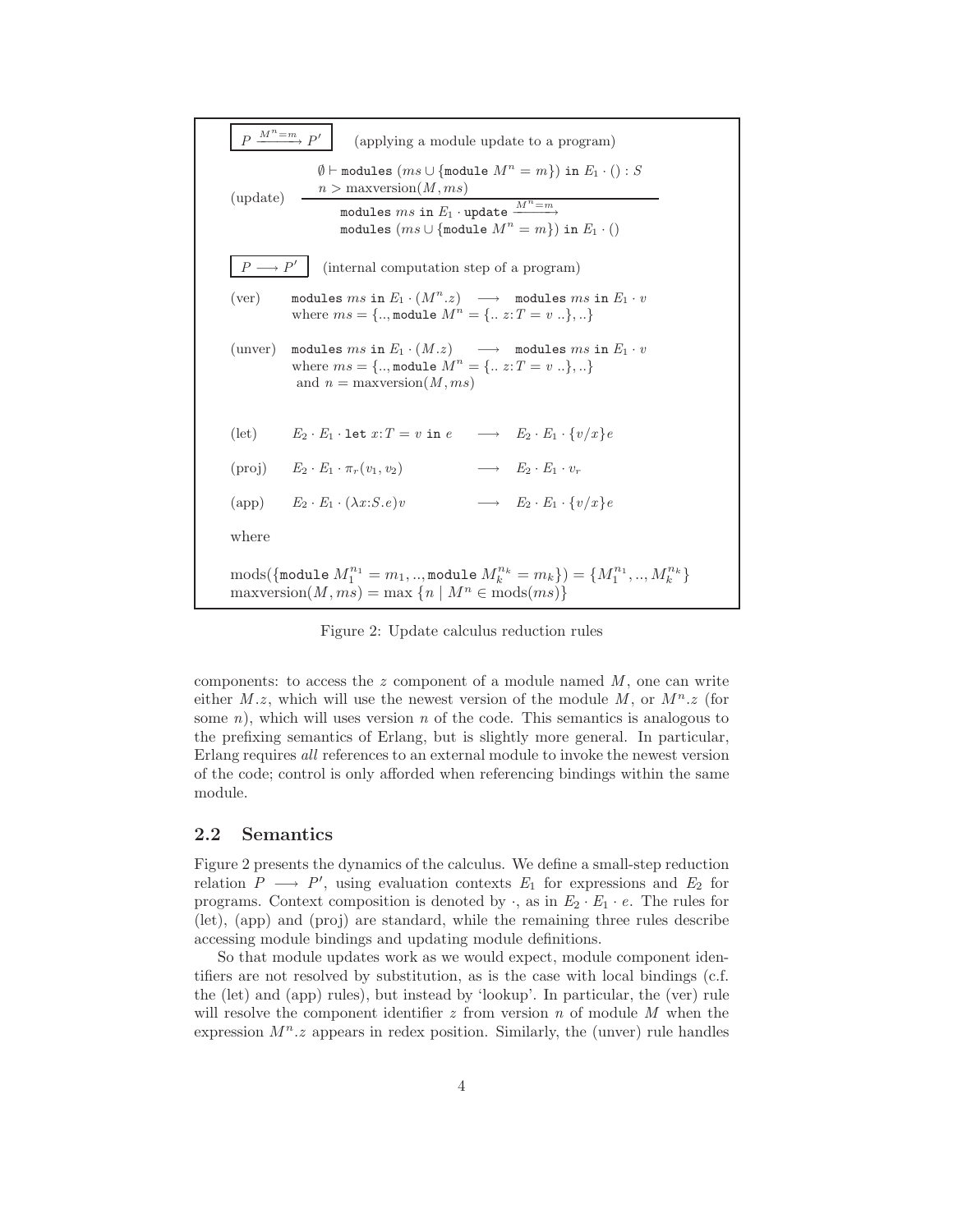Here  $\Gamma$  ranges over partial functions from identifiers x to types  $T$ , and  $\Sigma$  ranges over partial functions from module names *<sup>M</sup>* and versioned module names M*<sup>n</sup>* to module types  $\sigma$ . Define  $\text{modsig}(\{z_1: T_1 = v_1 \dots z_n: T_n = v_n\}) = \{z_1: T_1, ..., z_n: T_n\}$  $\text{modctx0}(\{\text{module } M_1^{n_1} = m_1, .., \text{module } M_k^{n_k} = m_k\}) =$  ${M_1^{n_1}:\text{modsig}(m_1), ..., M_k^{n_k}:\text{modsig}(m_k)}$  $modctx(ms) =$  $\text{modctx0}(ms) \cup \{M:\sigma \mid \exists n.M^n : \sigma \in \text{modctx0}(ms) \land n = \text{maxversion}(M, ms)\}\$  $\emptyset \vdash P : S$  (type checking a program)  $\Sigma = \text{modctx}(\{\text{module } M_1^{n_1} = m_1, .., \text{module } M_k^{n_k} = m_k\})$  $\Sigma \vdash m_i:\text{modsig}(m_i) \quad (i=1..k)$  $\Sigma$ ;  $\emptyset \vdash e$ :*S*  $\overline{\emptyset}$   $\vdash$  modules  $\{\text{module } M_1^{n_1} = m_1,..,\text{module } M_k^{n_k} = m_k\}$  in  $e\colon S$  $\Sigma \vdash m:\sigma$  (type checking a module body)  $\Sigma; \emptyset \vdash v_i : T_i \quad (i = 1..n)$  $\Sigma \vdash \{z_1: T_1 = v_1 \ldots z_n: T_n = v_n\} : \{z_1: T_1, \ldots, z_n: T_n\}$  $\Sigma; \Gamma \vdash e:T$  (type checking an expression)  $\Sigma; \Gamma \vdash n:\mathsf{int}$   $\Sigma; \Gamma \vdash ():\mathsf{unit}$  $\Sigma; \Gamma \vdash e : S$   $\Sigma; \Gamma \vdash e' : S'$  $\Sigma, \Gamma \vdash (e, e')$ : $S * S'$  $Σ; Γ ⊢ *e*: S<sub>1</sub> * S<sub>2</sub>$  $\Sigma; \Gamma \vdash \pi_r e : S_r$  $\Sigma; \Gamma \vdash e : S \to S'$   $\Sigma; \Gamma \vdash e : S$  $\Sigma; \Gamma \vdash ee' : S'$  $Σ; Γ, x: S ⊢ e: S'$  $\Sigma; \Gamma \vdash \lambda x \colon S.e \colon S \to S'$  $\Sigma; \Gamma, x: T \vdash e' : T'$ Σ; Γ *e*:*T*  $\Sigma; \Gamma \vdash \mathtt{let}\ x{:}T = e\ \mathtt{in}\ e'{:}T'$  $\Sigma; \Gamma, x: T \vdash x: T$   $\Sigma, M^n: \{..., z: T, ...\}; \Gamma \vdash M^n. z: T$  $\Sigma, M:\{\ldots,z:T,\ldots\}; \Gamma \vdash M.z:T$   $\Sigma; \Gamma \vdash \text{update:unit}$ 

Figure 3: Update calculus typing rules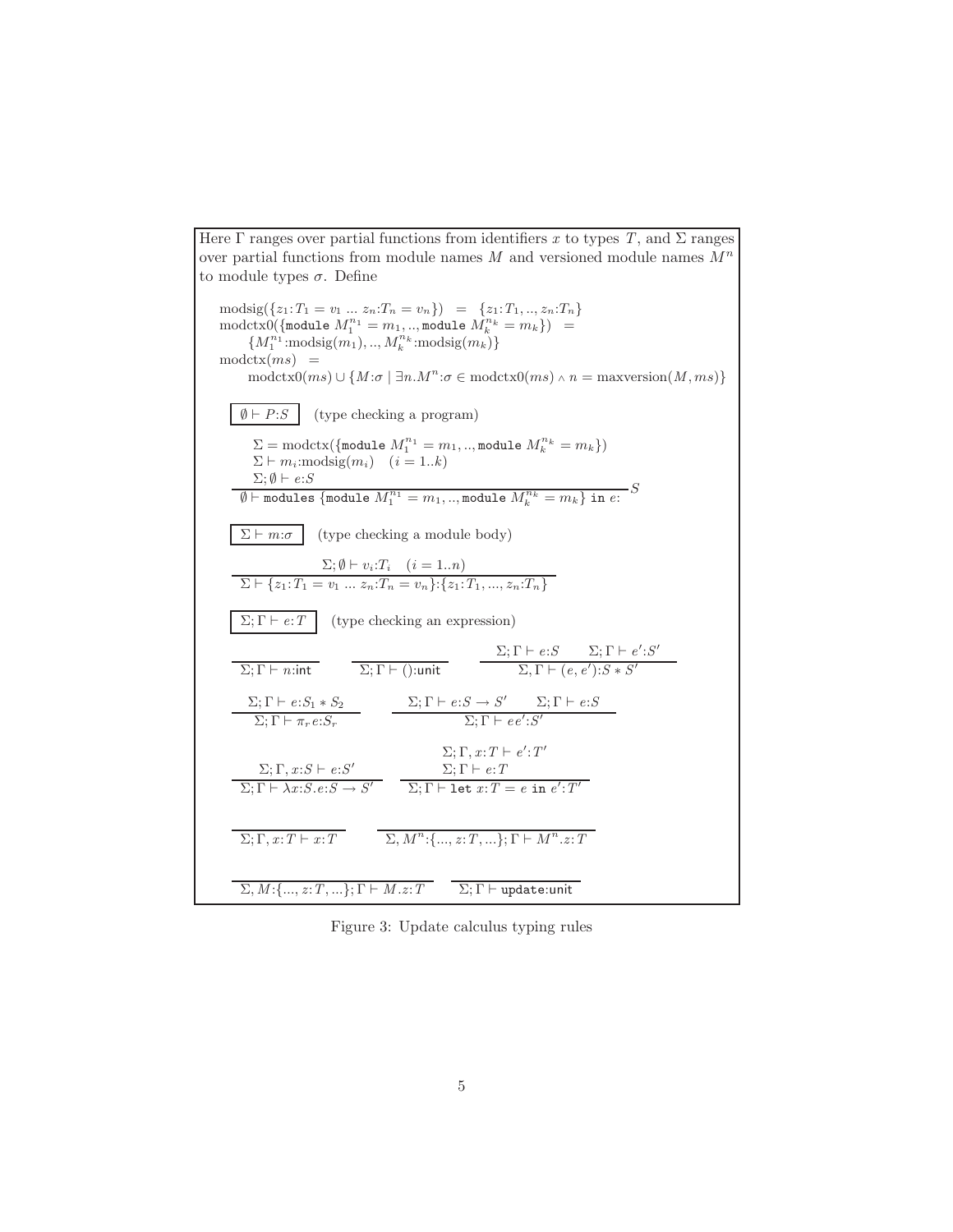the *<sup>M</sup>* .*<sup>z</sup>* case, with the difference being that the most recent version of module *M* is used. This semantics is crucial for properly implementing updating.

The (update) rule defines the semantics of the update primitive, with labelled transitions  $P \xrightarrow{M^n=m} P'$ . The idea is that when this primitive is evaluated, the system will apply any waiting update to the running system. We express this idea by having the rule accept a module name *M* , a version number *n*, and a module body *m*. If the new module does not invalidate the type safety of the program, and if  $n$  is greater than any existing version of  $M$ , the new module is added (if type safety would be compromised, the update cannot take effect – see §4 for further discussion). Any unversioned existing references to *M* in the code will now refer to the newly loaded module.

We can now look at an example update. In the following take

$$
ms \equiv \{ \begin{array}{ll} \text{module } M^0 = \{ \\ f = \lambda x: \text{unit}.\text{let } y: \text{unit} = \text{update in } M.z \\ z = 3 \} \} \end{array}
$$

to be the initial set of modules, an initial expression *M* .*f* (), and  $m \equiv \{z =$  $(5, 5)$ } be a module body to be loaded. We have:

modules  $ms$  in  $M.f$  ()  $modules ms in (\lambda x:unit.$ let  $y:unit = update in M.x)$  ()  $\longrightarrow$  modules *ms* in let *y*:unit = update in *M*.*z*<br> $M^1 = m$  $modules ms' in let y:unit = () in M.z$  $modules$   $ms'$  in  $M.z$ modules  $ms'$  in  $(5, 5)$ 

where  $ms' = ms \cup \{\text{module } M^1 = \{z = (5, 5)\}\}.$ 

At the point where the *<sup>M</sup>* .*<sup>f</sup>* is resolved, in the first reduction step, the greatest extant version of *M* is  $M^0$  – so *M* .*f* is replaced by its  $M^0$  .*f* definition. When the *M* .*z* is resolved in the last reduction step, however, the greatest version of *M* is the  $M^1$  supplied by the update – and so *M* .*z* resolves to (5,5) instead of 3.

The type system provides the necessary checks to ensure that loading a module does not result in a program that will reduce to a stuck state (one in which the expression is not a value and yet no reduction rule applies). Figure 3 shows the type system for our calculus. The rules for the judgment  $\Sigma$ ; Γ  $\vdash$ *e*:*T* are the standard ones for the simply typed lambda calculus, extended in the obvious way to deal with the typing of module components. The update command is statically uninteresting and types as unit, as this is the type of the () value it becomes after (update). The other two judgments are more interesting.  $\Sigma \vdash P : S$  types whole programs and handles most of the complexity in typing modules. We use two auxiliary functions modsig and modctx: modsig determines the interface of a module given its body, and, given a set of modules, modctx determines the partial function that maps versioned module names M*<sup>n</sup>* to their signatures and also maps the unversioned module names *M* to the signature of the highest versioned module with the same name. modctx can thus be used to determine the module context in which the program (including the module bodies themselves) should be typed. The single rule defining the judgement ensures that the expression and every module body can be typed in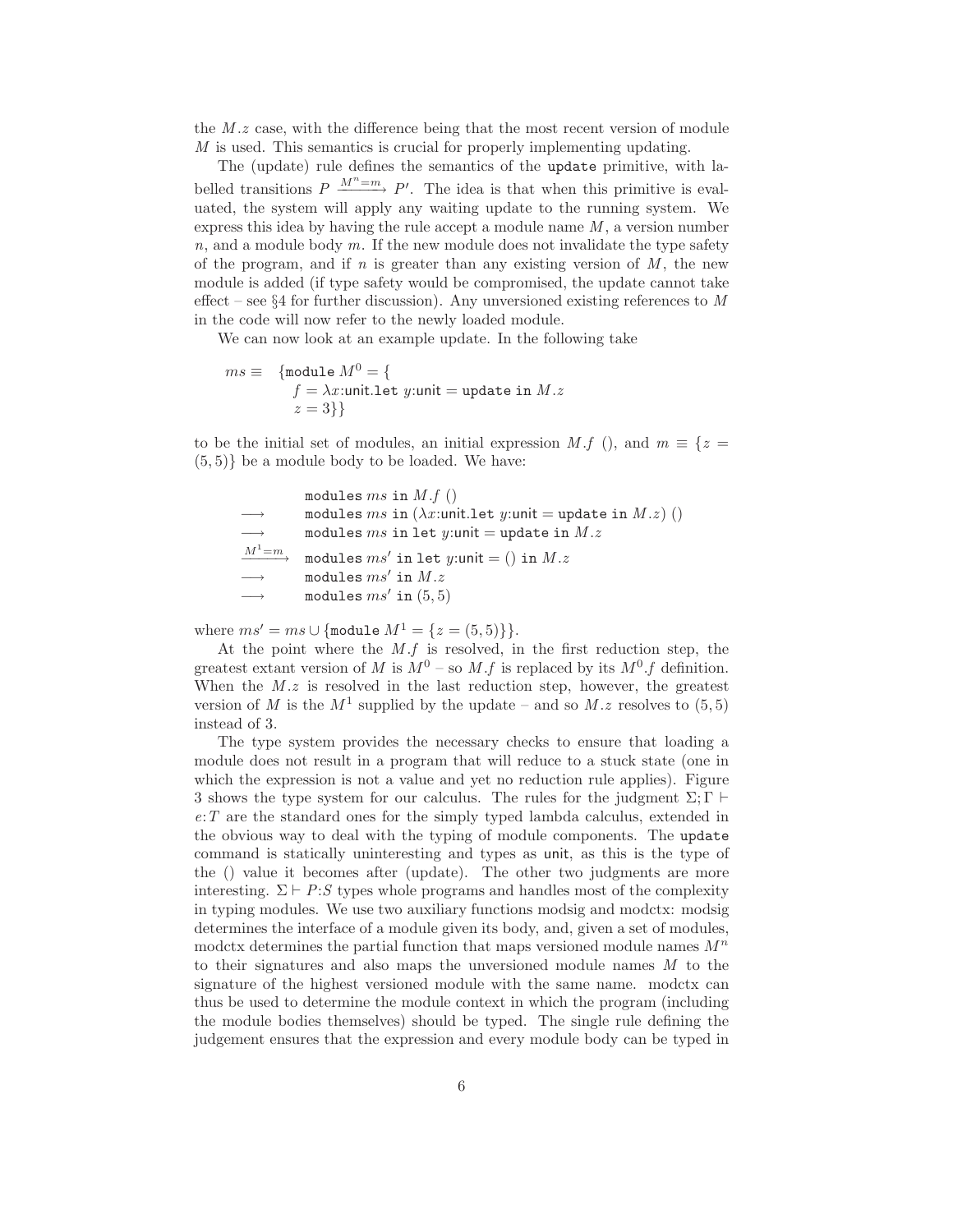this context; this means that the modules are allowed to be mutually recursive, as every module name is available in the typing of each module.

Typing of module bodies is expressed by the judgment  $\Sigma \vdash m:\sigma$ , i.e. that module body *m* has interface  $\sigma$  in the context of module declarations  $\Sigma$ ; it simply requires that each component of the module has the appropriate type.

#### **2.3 Discussion**

Many design decisions reflect our aim to keep the update calculus simple, but nonetheless practical and able to express different updating strategies for programs. We further consider some of those design decisions here.

The calculus addresses the run-time mechanisms involved in implementing updating (that is, loading new modules and allowing existing code or parts thereof to refer to them), but does not cover all the important software development issues of managing updateable code. In practice, we would expect compiler support for aiding the development process [13]. For example, user programs could refer to the 'current' and 'previous' versions of a module, and the compiler would fill in the absolute version number.

As many past researchers have observed, the timing of an update is critical to assuring its validity [11, 16, 9, 13]. We chose to support *synchronous* updates by using the update primitive to dictate when an update can occur. This makes it easier to understand the state(s) of the program which an update is applied to than the alternative *asynchronous* approach, and so makes it easier to write correct updates.

Of equal importance is the need to control an update's effect. Which modules will 'notice' the new version? Can an old version and a new version coexist? Different systems answer these questions differently. Many systems allow multiple versions to coexist [2, 9, 13, 7, 1, 18], while others prefer one version at a time [10, 11]. Our use of module versions allows multiple generations of a module to exist simultaneously, and provides explicit control over which version of a module we are referring to, allowing us to delimit the effect of an update. As such, we can model a variety of updating situations.

Finally, we assert that updateable programs must be reliable: if the program crashes frequently, it is probably not 'mission-critical', and thus it has little need to be updated dynamically! For this reason, we imposed a static (link-time) type system to ensure that if an update is accepted by the system, then the resulting program will be type-correct. In addition to improved reliability, we also believe that type-correct programs are easier to reason about.

# **3 Example: Updating a Server Application**

To illustrate the expressive power of our calculus, we present some fairly realistic examples of updating a long-lived server application. There are many realworld examples of this class of system that employ or could benefit from DSU; e.g. financial transaction processors, web and database servers, network routers, intrusion detection sensors, and more. Because our calculus lacks concurrency (a non-trivial extension), we focus on a single-threaded, event-based architecture, which is not uncommon in server applications [17, 5, 21].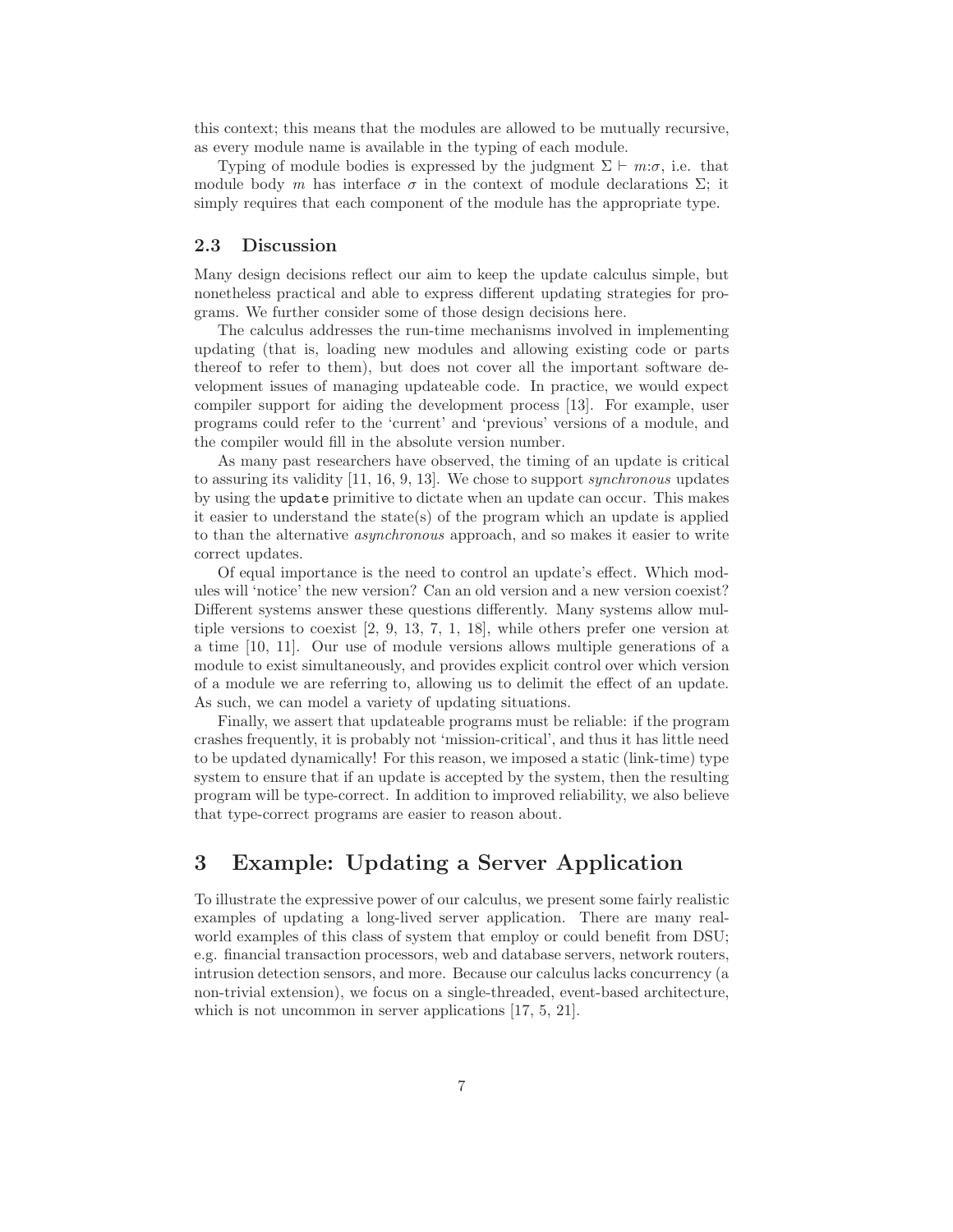```
modules {
  module Handlers<sup>1</sup> = {
     handleGet = \lambda(q,e). ...
     handlePost = \lambda(q,e). ...
     handleUpdate = \lambda(q,e). update ; q
     ...
     }
  module Server^1 = \{getevent = \lambda q. ...
     handle = \lambda q.
       let (q,e) = Queue.dequeue q in
       ...demultiplex...
       \ldots Handlers<sup>1</sup>.handleGet (q,e) \ldots... Handlers<sup>1</sup>.handlePost (q,e) ...
       ... Handlers<sup>1</sup>.handleUpdate (q,e) ...
     loop = \lambda q.
       let q = Server.getevent q in
       let q = Server.handle q in
       Server.loop q
     }
  } in
Server.loop Queue.empty
```
Figure 4: An updateable (web) server

To make the code examples easier to read, we have taken some liberties with our syntax. In particular, we allow tuples rather than pairs, with patternmatching; we have elided all typing annotations; we suppose the existence of booleans and conditionals; we suppose the existence of a type of queues, which could be implemented using lists; and we allow simultaneous updates of multiple modules. All these should be clear in context, and would be routine to add to the calculus definition.

#### **3.1 Initial System**

The initial program for our updateable server is shown in Figure 4. The Server module implements the basic event loop. The loop function has a queue of events, e.g. HTTP requests from clients or responses sent by handlers. New events are created by getevent, which queues any new events (such as client requests) and returns, or blocks if both the queue is empty and no new events have occurred. Once an event is extracted it is demultiplexed by the handle function, which calls the handlers implemented in the Handlers module. One possible event is a request to update the server. This is processed by the Handlers.handleUpdate function, which invokes update. Notice that because of the placement of the update primitive, updates will always occur just before the recursive call to loop, meaning that no computations will be incomplete when the update is accepted. This intuitively allows us to believe that an update will not result in an inconsistent state; we consider this point further in Section 4.1.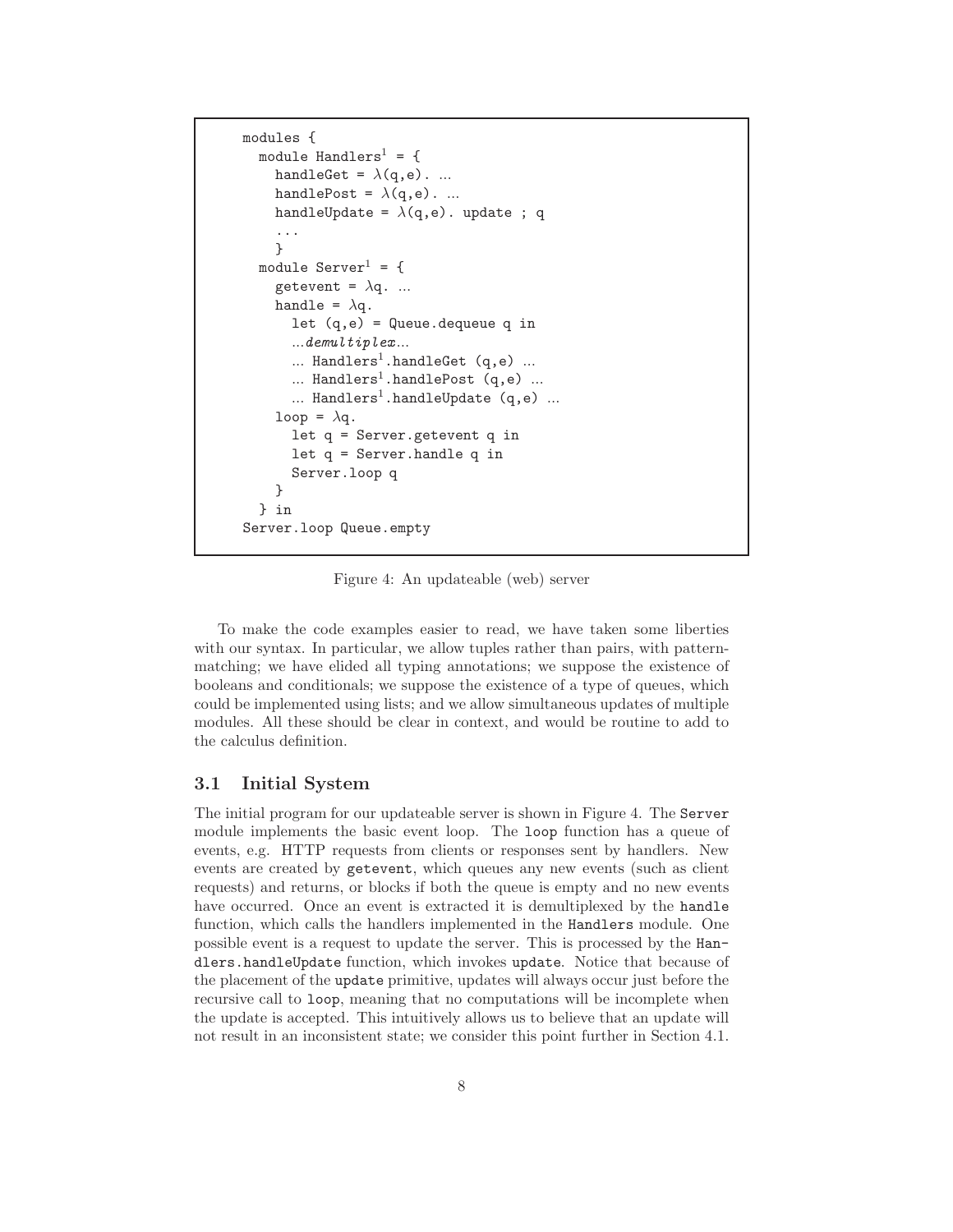Also notice that calls to Handlers functions use an explicit version; the reason for this will be evident shortly. We assume that the program is using a module Queue to implement its event queue, which is not shown. The programs starts with a call to loop with an empty queue as its argument.

### **3.2 First Update: Adding a Log**

As a first example update, say we want to log all of the HTTP events that we process, so we want to add logging to the server. To do this, we need to change the loop and handle functions of Server to additionally take a log object as an argument. Upon handling each event, a record will be added to the log. To realize this change on-line, we note that the existing Server.loop function does not expect this extra parameter, and therefore we must introduce a 'transitional' function loop *at the old type* (that is, expecting only a queue as its argument), which then calls the new version of loop' at the new type (that is, expecting both the queue and log as arguments). This is shown in Figure 5. Transitional functions have been proposed in existing systems under various names and guises [13, 16, 9].

```
module Log<sup>1</sup> = {emptyLog = ...
   logevent = \lambda(1,e). ...
   }
module Server^2 = \{getevent = \lambda q. ...
  handle = \lambda(1,q).
     let (q,e) = Queue.dequeue q in
     let l = Log.logevent (l,e) in
      \texttt{Handlers}^1.\texttt{handleGet} \texttt{(q,e)}loop = \lambdaq.<br>Server<sup>2</sup>
     Server<sup>2</sup>.loop' (Log<sup>1</sup>.emptyLog, q)
   loop' = \lambda(1,q).<br>let q = S
                  = Server.getevent q in
     let (1,q) = Server.handle (1,q) in
     Server.loop' (l,q)
   }
```
Figure 5: Adding a log to the server

When the original  $Server<sup>1</sup>$ . Loop function handles the update event, its recursive call to Server. Loop will dispatch to the new  $Server^2$ . Loop function by the (unver) reduction rule. This function creates an empty log and calls  $Server<sup>2</sup>$ . loop', which continues processing events. This function will call the new handle function, which expects the log as an argument, and will log the appropriate events.

It would seem unfortunate from a software engineering point of view that the name of the loop function changes to loop' in the new version. However,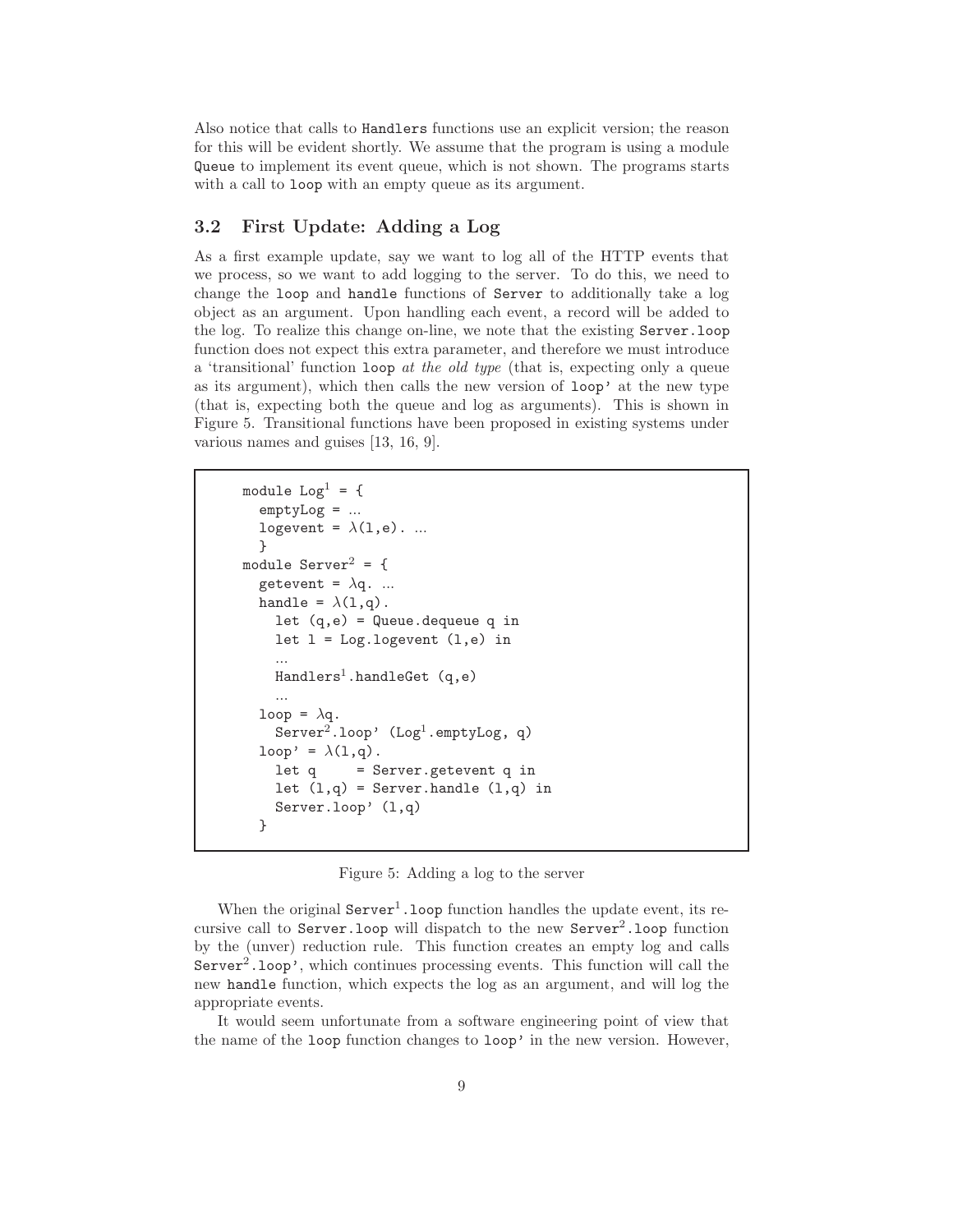this issue can be resolved with compiler/tool support, as we have motivated and implemented in other work [13]. Our goal is to focus on the run-time issues, since doing so keeps things simpler and will not impede our formal reasoning ability.

```
module Server<sup>3</sup> = {
  getevent = \lambda q. ...an event of the new type...
  handle = \lambda(1,q).
    let (q,e) = Queue.dequeue q in
     let l = Log.logevent (l,e) in\texttt{Handlers}^2.\texttt{handleGet} (q,e)
  \text{loop'} = \lambda(1,q).<br>if (Dueue ise
     if (Queue.isempty q) then
       Server<sup>3</sup>.loop' (1, Queue.empty)
     else
       let q = Server^2.getevent() in
       let q = Server^2.handle (1,q) in
       Server3.loop' (1,q)loop'' = \lambda(1,q).<br>let q = Se
                 = Server.getevent q in
     let (l,q) = Server.handle (l,q) in
     Server.loop'' (l,q)
  }
```
Figure 6: Complete existing events first

#### **3.3 Second Update: Enriching Events**

The first update added to the server's functionality; we might also wish to enrich or change existing functionality. For instance, we could extend the definition of events to include additional information, perhaps to refine existing event descriptions or to add new ones. Such a change will impact all of the code that manipulates events, including our event queue and handler functions.

Because we are making the change without shutting down the system, we have to consider the existing unprocessed events before switching to the new format. In particular, the server's existing event queue could be non-empty. Here are two possible choices: (1) convert all of the events in the existing queue to have the format expected by the new code, or (2) process the old events using the old code and then switch to using new code for the new events. The former strategy, which we shall dub *convert*, is taken by most proposed DSU systems (e.g. [7, 13, 10, 9, 16, 19]), while the latter, which we dub *complete*, is taken by fewer (e.g. [1, 18]). Each approach has advantages and disadvantages; a main goal for our calculus is to be able to express a range of design decisions, so as to evaluate these tradeoffs.

In both cases, we will need to create new versions of the Handlers and Log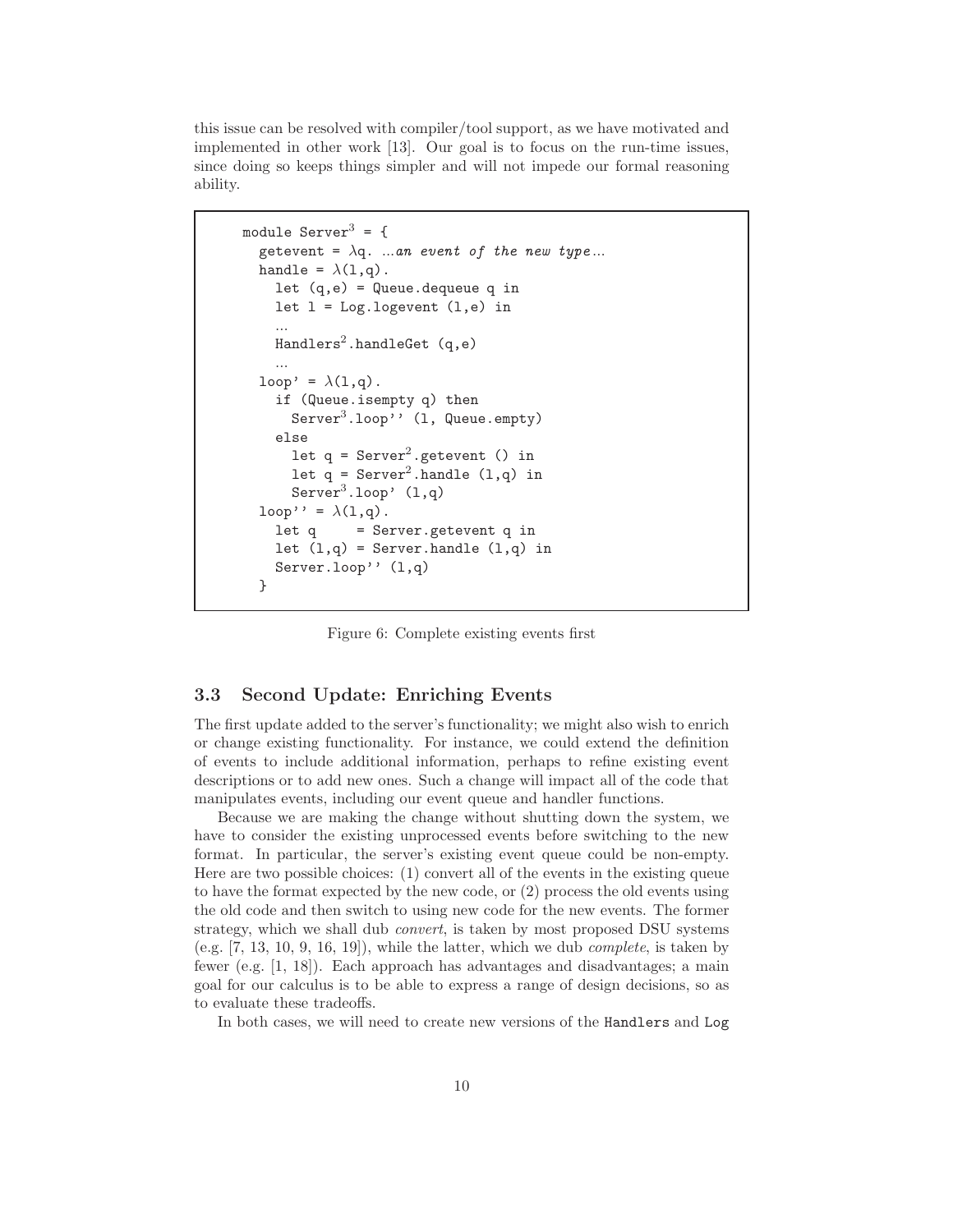```
module Server^3 = \{convertevent = λe. ...convert event e
  convert = \lambda(q,q').
     if (Queue.isempty q) then q'
    else
       let (q,e) = Queue.dequeue q in
       let e' = Server<sup>3</sup>. convertevent e in
       let q' = Queue. enqueue q' e' in
       Server<sup>3</sup>.convert (q,q') in
  getevent = \lambda q. ...an event of the new type
  handle = \lambda(1,q).
     let (q,e) = Queue.dequeue q
    let l = Log.logevent (l,e)...<br>Handlers^2.handleGet (q,e)
   \log' = \lambda(1, q).<br>let a' = \text{Serv}let q' = Server.convert (q, Queue.empty) in
    Server<sup>3</sup>.loop'' (1,q')loop' = \lambda(1,q).<br>let q = Se:
                = Server.getevent q in
     let (1,q) = Server.handle (1,q);
     Server.loop'' (l,q)
  }
```
Figure 7: Convert existing events to new format

modules that use the new form of events:

```
module Handlers2 = ...handles new event type
module Log2 = ...handles new event type
```
(we omit the details of these two).

The new Server module for the *complete* strategy is illustrated in Figure 6. Here, if the existing queue is nonempty the new loop' processes the old events by explicitly referring to  $Server^2$  getevent and  $Server^2$  handle functions, which call the handlers from the  $Handlers<sup>1</sup>$  module. Once the queue is empty, loop' calls the new Server<sup>3</sup>.loop'' function with an empty queue (to hold the new events).

Note that the *complete* strategy would not have worked if we had not explicitly included the version number when calling  $Handlers<sup>1</sup>$  handling functions in Server<sup>2</sup>.handlers. If instead we had used the unversioned syntax (e.g. Handlers.handleGet), the new versions of the handlers would have been called following the update, and this would have been flagged as a type error. On the other hand, had we used the unversioned syntax, we could have supplied an intermediate update that inserted the versioned variable syntax, and then proceeded with our original update!

The new module required for the *convert* strategy are shown in Figure 7. Here we have defined two new functions convertevent and convert; the former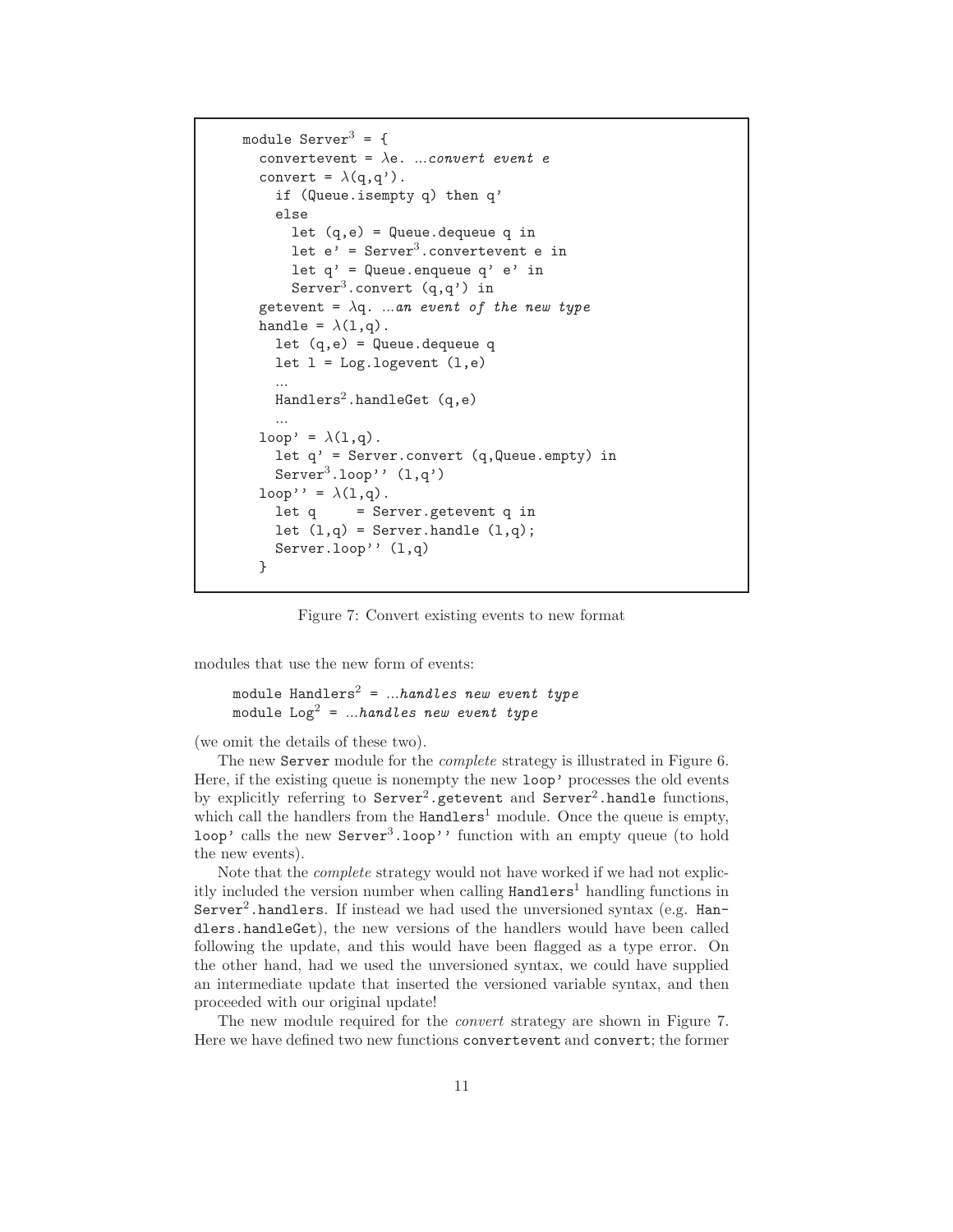converts an event from the old to the new format, and the latter recursively creates a new queue containing the converted events of the old one. At the time of the update, the loop' function will call convert to create a new queue, and then call  $Server<sup>3</sup>$ . loop'' to proceed with processing the converted (and new) events with the new code.

# **4 Ongoing Work**

The calculus we have presented is a first step towards a formal system for reasoning about Dynamic Software Updating. In this section, we briefly sketch how we envision using the calculus: to discuss properties of updates, and as a foundation for realistic updatable programming languages.

#### **4.1 Ensuring Correctness Properties of Updates**

As argued above, updatable programs must be reliable, yet updating itself introduces further complexity. To prevent total confusion, techniques are required for ensuring that updates are in some sense *safe*. Broadly, there are two classes of safety properties: simple type-safety properties and richer semantic correctness results.

**Type Safety** In the absence of any updates, the type system of our calculus prevents all runtime errors statically, e.g. applications of pairs to arguments. For updates, there are two main options. We have chosen to allow updates to change types arbitrarily – the signatures of different versions of a module need not be related – but to maintain type safety we perform a typecheck of the whole running program at update time. The obvious alternative would be to require new versions to be related by a subtype order to previous versions. This would rule out the example updates of §3, but would require only a subtype check for the new module at update-time, instead of a whole-program typecheck. For the first option, it would be interesting to identify sufficient conditions for the whole-program typecheck that could be performed off-line.

Our calculus does not specify what happens if an update-time check fails. We envisage tool support to return information to the updater, and that the system continues to execute.

**Semantic Correctness** If one had precise specifications of a system before and after a proposed update, then in principle one could prove the updated system will meet the latter specification. In practice, though, creating such specifications is extremely challenging, as is large-scale program proof.

On the other hand, when designing an update we do engage in delicate informal reasoning. For example, recall that in our updateable server of Figure 4, we placed the update primitive so that updates would always occur just before the recursive call to the event loop. This means that no computations would be incomplete when an update is accepted – in contrast to the alternative placing of update at the beginning of the event loop function.

Pragmatically, we envision formalizing this intuition by extending the calculus with logical assertions, using a Hoare-like logic. The idea is that a longrunning loop, such as the one used in the server application from §3, expects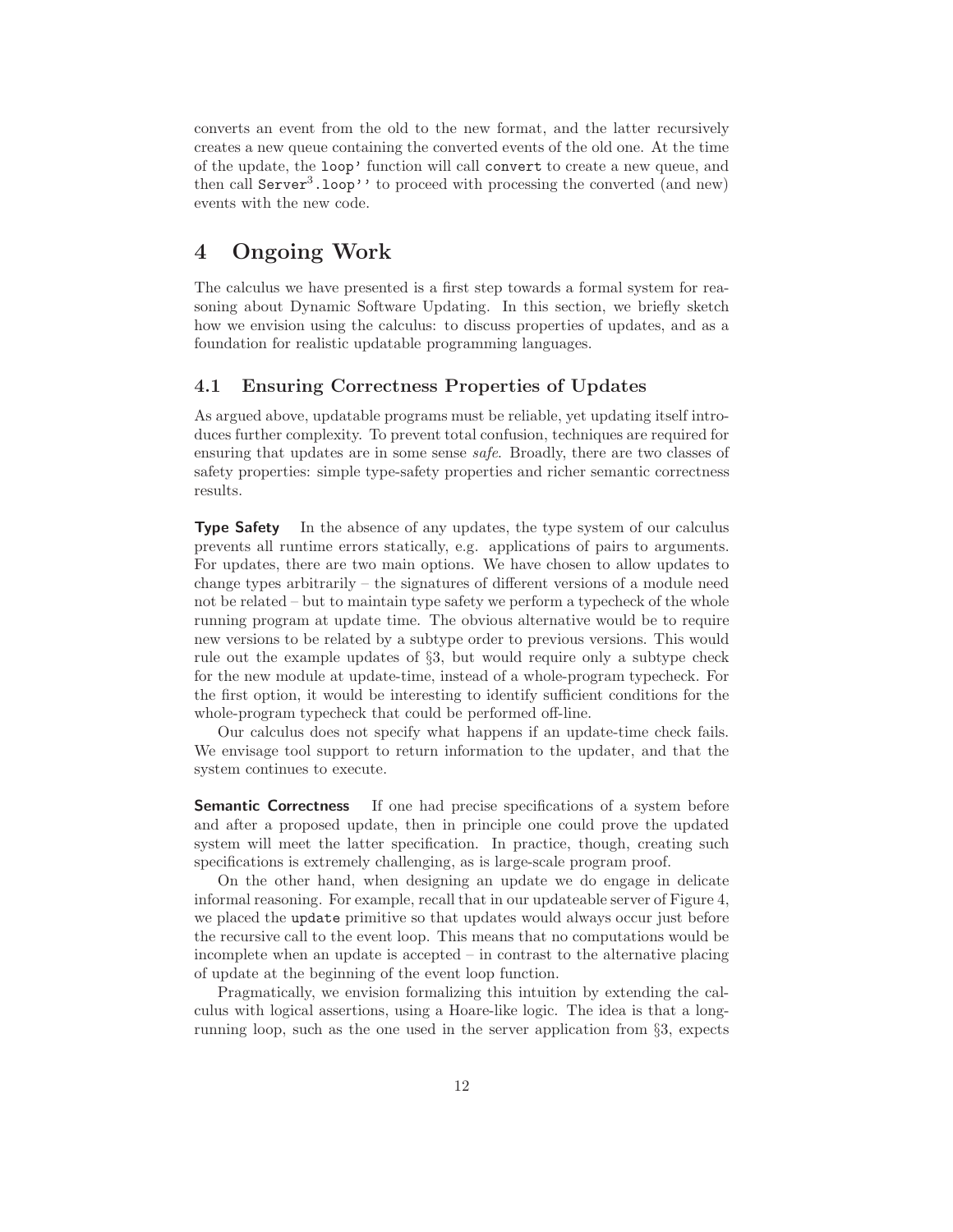that the system state will respect some invariant. For example, our server loop assumes that upon entry to the loop, no events are being processed midstream; that is, all events not in the queue have been completely processed. In a more sophisticated server, this might imply that global data structures, like caches and maps, respect their own invariants. In turn, the new version of the server loop would assert a slightly different invariant, based on its new functionality. We could then use the logic to prove that given the update and the assertion in the old loop, after the computations performed in the transition function, the new loop will begin processing with its invariant held. Partial automation of such formal reasoning is becoming feasible, as work on Extended Static Checking [8] demonstrates.

**Other Properties** Gupta *et al.* investigated another property in [11, 12], which we detail in §5. There, an update is *valid* if (loosely) the resulting state eventually becomes a state that is reachable from the initial state of the new program text. One can envisage many reasonable updates that do not have this property, however – for example an update to our logging server that adds timestamps to log entries, recorded in a field of option type, with a convert function that attaches a None to old entries. Such old entries will persist, but the new program text would never generate them.

#### **4.2 Language Design for Updatability**

To extend our calculus of §2 to a full programming language, one must consider how standard constructs behave in the presence of update, e.g. higher-order functions, abstract types, concurrency, mutable state, and objects. Here we make some preliminary observations.

It is clear that the structure of a program plays an important rôle in determining the updatability of the resulting program. Sometimes structuring mechanisms that simplify normal programming actually obfuscate data that may be needed at an update point. A good example of this is higher-order functions, which at run-time lead to complex intermediate data structures being wrapped up in closures that are tied to the control flow. Further, it is unlikely that one would want to update (say) all partial applications of a function f uniformly, as they would be constructed in different environments.

Abstract data types, on the other hand, can make it easier to design updates, as the code that can access values of those types is collected together.

Another problematic area is that of introducing concurrent execution in the form of threads. Threads introduce non-determinism, which makes understanding the state of the program at update time harder. If one thread performs an update how should the other threads behave with respect to updated code and data? Determining when to do an update in complex situations such as this is hard, and we think that formal models will be invaluable in devising correct update strategies.

Of course, one need not be constrained to existing languages. It would be interesting to consider new structuring mechanisms that ease the writing of updatable code, and in fact this may be necessary – update primitives are not orthogonal to the ambient language. We should also consider the granularity of the update. In this paper we have explored a coarse-grained update mechanism, where the unit of update is a whole module. One can imagine using a more fine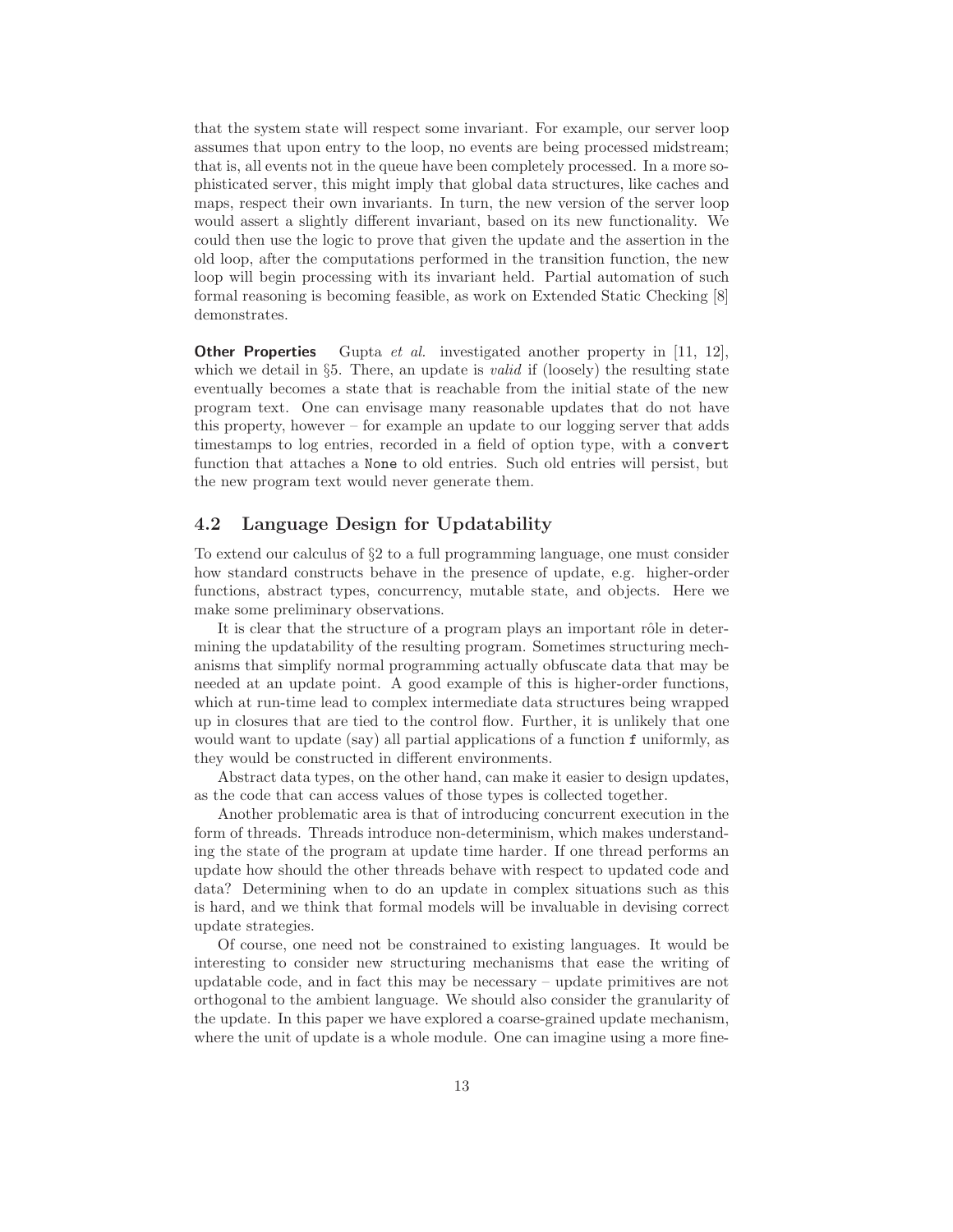grained definition of update, although this raises practical problems in compiling and replacing only parts of modules, and eliminates the immediate use of many common compiler optimisations.

### **5 Related Work**

While there have been a variety of implementations of DSU (e.g. [2, 13, 16, 9, 19, 15, 6, 14] among others), comparatively little work has been done in the two areas we are interested in here: analyses as to how to update programs safely; and formal, language-based models of DSU. Here we briefly overview past work in these areas.

### **5.1 Updating Programs Safely**

An important question for any dynamic update is whether that update is *valid*. Intuitively, we are interested in the question of whether a change to a system's code, realized dynamically, will properly transform the system to reflect the new code base. Gupta *et al.* developed a formal framework in which they proved that the problem of update validity is, in general, undecidable. [11, 12]. In their model, a running program P is a pair  $(\Pi, s)$ , where  $\Pi$  is the program code and s is the program state, encapsulating the notions of the stack, heap, and machine registers. An *update* to P is a pair  $(\Pi', S)$ , where  $\Pi'$  is the new program code,<br>and S is a state transformer function that maps the old state to a new state and S is a state transformer function that maps the old state to a new state. Applying the update yields a new program  $(\Pi', s')$  where  $s' = S(s)$ . An update is valid if and only if the new program's state  $s'$  eventually becomes reachable is *valid* if and only if the new program's state s' eventually becomes *reachable*. Reachability is defined as follows. A state s, relative to code Π, is *reachable* if and only if a program  $(\Pi, s_{\Pi_0})$ , where  $s_{\Pi_0}$  is a legal initial state, can evaluate to  $(\Pi, s)$  at some time for some inputs. Gupta *et al.* show that, in general, determining that a change is valid is undecidable by a reduction to the halting problem.

This means that any analysis proving validity must be conservative. Gupta *et al.* developed an analysis that compares the old and new versions of C code (but not including functions, stack allocation, or heap allocation) and identifies, based on a syntactic analysis, program points that would preserve update validity. This analysis is quite conservative, and can only handle restructurings of the same algorithm, not changes to program functionality.

Lee [16] describes a way to decompose a valid update into a set of smaller valid updates. A directed graph is constructed such that each node in the graph represents a function to be replaced, and an edge from  $f$  to  $g$  implies that  $g$ *should be updated before or with* f. The strongly connected components of the graph then represent functions that must be updated together. Lee does not formalize why one procedure should be updated before another; in some cases this is easy to determine (e.g. if the types of functions change), but in others it is not straightforward. Furthermore, a valid update must be known before it can be deconstructed, but no guidance is provided in finding such an update. Bloom *et al* develop a similar, but more complicated, model for Argus [3, 4].

A number of researchers have observed that dynamic updates can become invalid if they are applied at an inopportune time. Assuming that an update can become available at any time, rather than perform the update at that moment,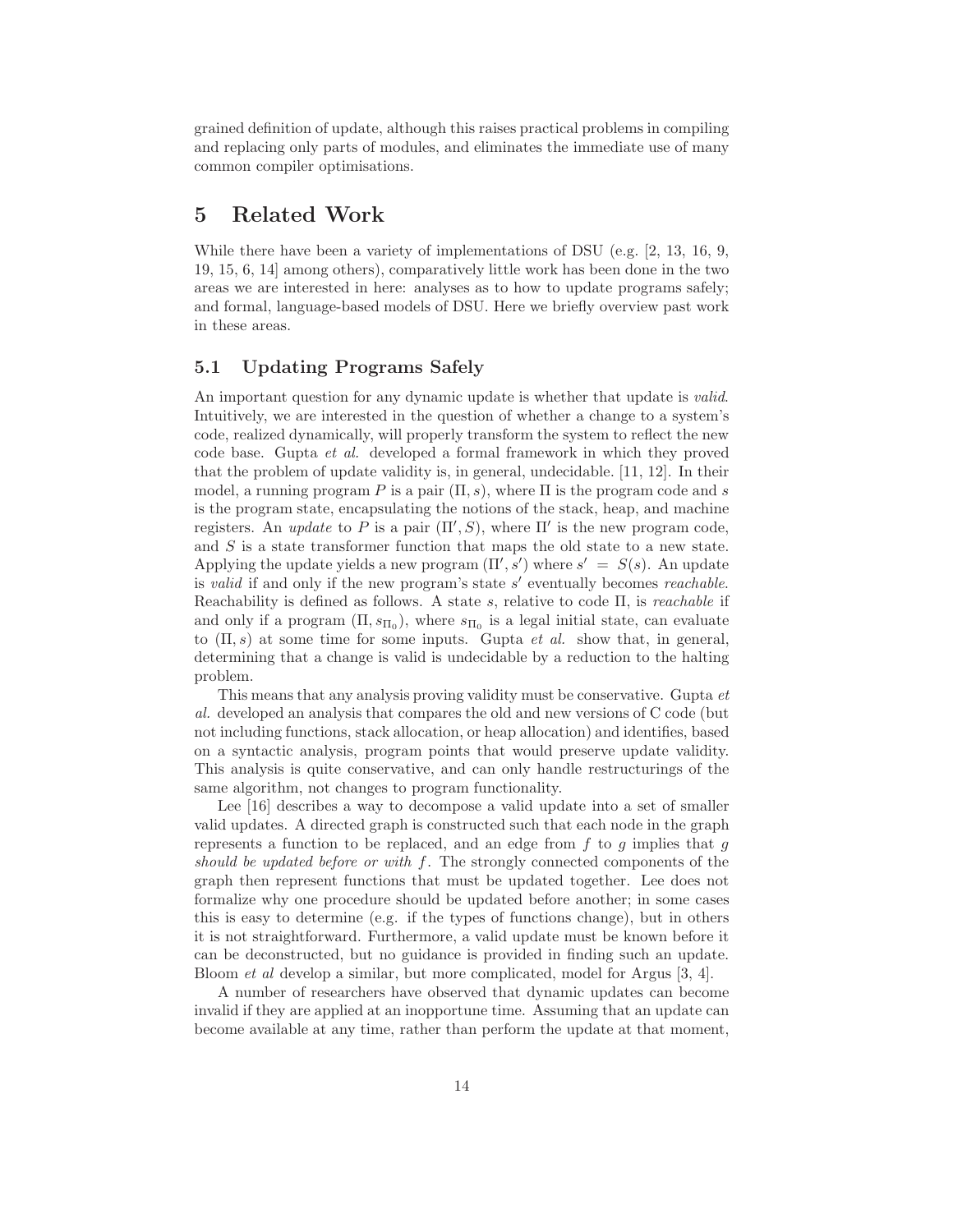the update can be delayed until certain conditions are satisfied. For example, in Lee's DYMOS [16], the programmer specifies *when-conditions* along with the patches to update as in

update P, Q when P, M, S idle

This specifies that procedures P and Q should be updated only when procedures P, M, and S do not have activations in any thread stack. As a degenerate version of this idea, many systems simply impose the restriction that updates may only occur to inactive code (e.g. [10]). However, in none of these systems is there any well developed evidence as to what conditions are needed to guarantee validity. This has led us to focus on a model of synchronous updates, as mentioned in §2.3, in which the program designates its own update points.

#### **5.2 Language-based Formal Systems**

As far as we know, only two past efforts have formalized languages with DSU in mind. Dynamic ML [10] is a proposed implementation of ML with a formalized abstract machine [20] that enables replacement of modules at runtime; changes can include the alteration of abstract types, and the addition (and possibly deletion) of module definitions. The authors define an abstract machine that implements replacement via garbage collection, in which old instances of a changed type are converted at update-time. They show that evaluation in the context of replacement preserves type-safety. Duggan [7] defines a formal language in which module types may be converted lazily during program execution, rather than at once during garbage collection. As a result, different versions of a type/module may coexist during program execution, and must be convertible from the old to new version and *vice versa*. A novel type-system is presented and type soundness is proved.

While these formalizations are instructive, both calculi focus only on the problem of converting instances of changed types following an update, adopting particular language mechanisms to do so. We believe the wider questions of how and when to ensure safe updates require attention; a prime goal of the update calculus has been to use the simplest mechanisms possible in order to highlight commonality among various DSU systems.

# **6 Conclusions**

In this paper, we make two contributions:

- We have motivated the need for a simple, yet flexible and practical formal framework for understanding effects of dynamic software updating.
- We have defined the update calculus  $(\S2)$  as a first step towards such a framework. The calculus is expressive enough to model real-world examples, as presented in §3, and model design decisions present in existing DSU systems. At the same time, it is simple enough to admit formal reasoning, and extension to include other language features, as presented in §4.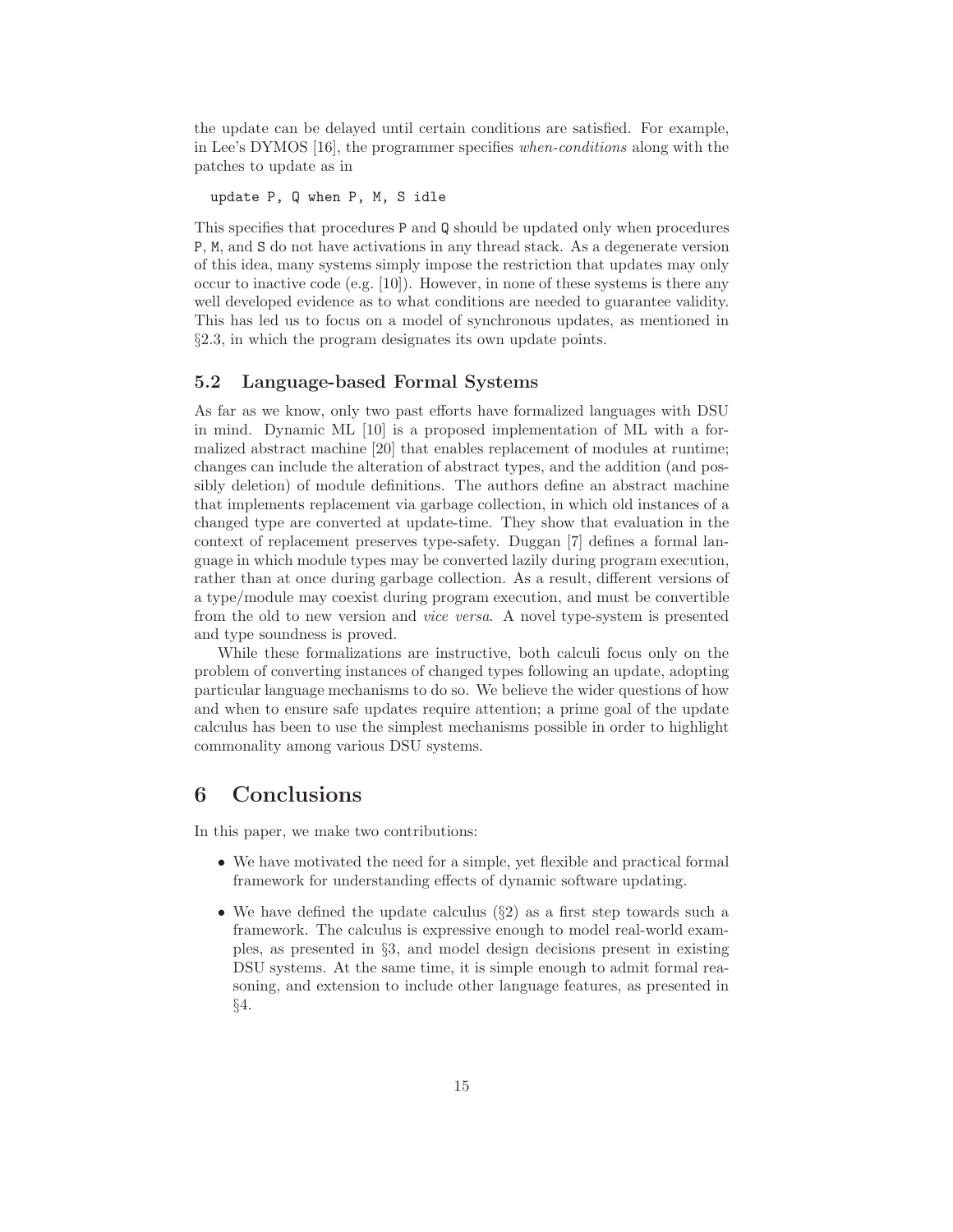In ongoing work, we plan to use the update calculus to expand our understanding of how to implement languages with updating capabilities, and how to use those features to effectively build reliable, updateable software.

**Acknowledgments** We acknowledge support from a Royal Society University Research Fellowship (Sewell), a Marconi EPSRC CASE Studentship (Stoyle), AFRL-IFGA IAI grant AFOSR F49620-01-1-0312 (Hicks, while at Cornell University) and EC grant PEPITO.

# **References**

- [1] A. Appel. Hot-Sliding in ML, December 1994. Unpublished manuscript.
- [2] J. L. Armstrong and R. Virding. Erlang An Experimental Telephony Switching Language. In *XIII International Switching Symposium*, Stockholm, Sweden, May 27 – June 1, 1991.
- [3] T. Bloom. *Dynamic Module Replacement in a Distributed Programming System*. PhD thesis, Laboratory for Computer Science, The Massachussets Institute of Technology, March 1983.
- [4] T. Bloom and M. Day. Reconfiguration and module replacement in Argus: theory and practice. *Software Engineering Journal*, 8(2):102–108, March 1993.
- [5] Boa Webserver. http://www.boa.org.
- [6] M. Dmitriev. Towards flexible and safe technology for runtime evolution of java language applications. In *Workshop on Engineering Complex Object-Oriented Systems for Evolution*, October 2001.
- [7] D. Duggan. Type-based hot swapping of running modules. In *International Conference on Functional Programming*, pages 62–73, 2001.
- [8] C. Flanagan, K. Leino, M. Lillibridge, C. Nelson, J. Saxe, and R. Stata. Extended static checking for java. In *Proc. PLDI, 2002.*, 2002.
- [9] O. Frieder and M. E. Segal. On dynamically updating a computer program: From concept to prototype. *Journal of Systems and Software*, 14(2):111– 128, September 1991.
- [10] S. Gilmore, D. Kirli, and C. Walton. Dynamic ML without dynamic types. Technical Report ECS-LFCS-97-378, Laboratory for the Foundations of Computer Science, The University of Edinburgh, December 1997.
- [11] D. Gupta. *On-line Software Version Change*. PhD thesis, Department of Computer Science and Engineering, Indian Institute of Technology, Kanpur, November 1994.
- [12] D. Gupta, P. Jalote, and G. Barua. A formal framework for on-line software version change. *Transactions on Software Engineering*, 22(2):120–131, Feb. 1996.